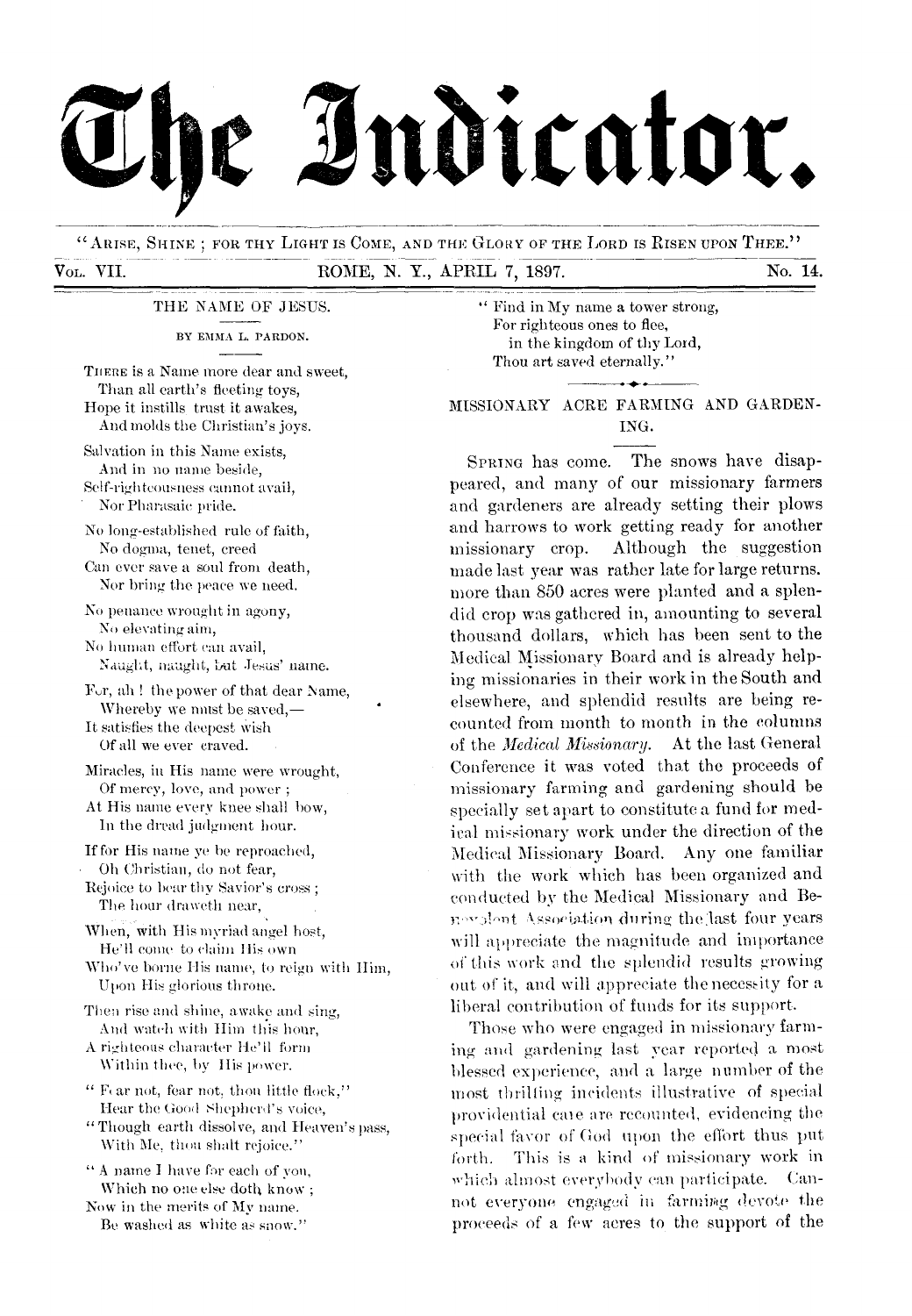Lord's work without embarassment and with the assurance that they may realize the promise, "There is that give th and yet increase th?" Those persons living in villages can obtain the use of a vacant lot or two and plant it out to some profitable crop, the proceeds to be devoted to Missionary Acre fund. The spare hours spent in the cultivation of such a crop may be as truly hours of communion with God as a church service or a prayer meeting.

The Medical Missionary Board desires to receive, at the earliest possible moment, the names and addresses of all who will enlist in missionary gardening or farming for 1897. The number ought to be large enough to raise at least \$20,000 for medical missionary work during this year. A few names have already been received. Those who have not already sent in their names to the Medical Missionary Board, please report at once. Names may be sent to the undersigned, or may be addressed to the *Medical Missionary.* To every person who enlists and will agree either to cultivate an acre himself or secure others to join him in doing so we will send a copy of the Medical Missionary Year Book, which contains the most interesting record of medical missionary work which this denomination has ever issued. It is an illustrated volume of more than 175 pages, and tells all about medical missions in all parts of the world. In addition, we will send a little pamphlet giving some of the interesting experiences of missionary gardners during the last year, and containing some important and highly interesting matter which has not heretofore appeared.

We hope to receive a couple of thousand names at least, within the next thirty days. Let all who receive this notice take hold of the matter and interest themselves in it at once, and let us see if we cannot secure for the Lord's work the proceeds of at least three or four thousand acres for the year 1897.

J. H. KELLOGG.

## $\overline{\phantom{a}}$

WILLIAM WYKEHAM, the founder of Winchester school, used to say, " Manners make the man." Whether they do or not, they help a great deal in'the making of a true gentlemen. But there are two kinds of manners. Ill manners spring from selfishness ; good manners spring from unselfishness. Ill manners are disgusting and contaminating ; while good manners are elevating, and hence necessary to good society.

Good manners cannot be taught by mere etiquette, neither do they belong exclusively to the rich and educated ; indeed, those possessing these advantages may be totally destitute of good manners. A person who is proud and haughty, scorning the poor and the lowly, making sport of some unfortunate person who is not dressed as well as himself, is lacking in good manners. A quiet way, a pleasant smile, a kind word,—these are what I call good manners.

Christ was the truest gentlemen that ever lived ; and his followers should strive to be like him in this regard as well as in all others. " Thank you," and, "If you please," are not all there is to good manners. Good manners cost nothing, but they are worth a great deal. Ill manners sometimes cost a great deal, and are utterly worthless. We should treat all alike. Rich and poor, high and low, old and young, should receive the same courtesy and consideration if we would be like Him who is no respecter of persons.

I have seen children scolded and even punished because they forgot to say, "Thank you," when in company. They were not used to saying it at home. Was it unnatural that they should forget to put on their " company manners"? If mothers would punish themselves when they forget to be polite to their children, perhaps they would see better manners in their children. Let good manners be every-day manners. Let parents treat each other and their children with politeness and kind consideration at home, and they will never need to instruct them in "company manners." Do not try to teach a child what you will not do yourself. " Practise what you preach."—Reoiew *and Hee- «1(1.* 

#### سنتملخ مادسا MANNERS. SYRACUSE.

IT has been a long time since I have reported through the INDICATOR, this has not been from a lack of interest in the work, but because of circumstances which have prevented active service in the cause. Several years ago, I received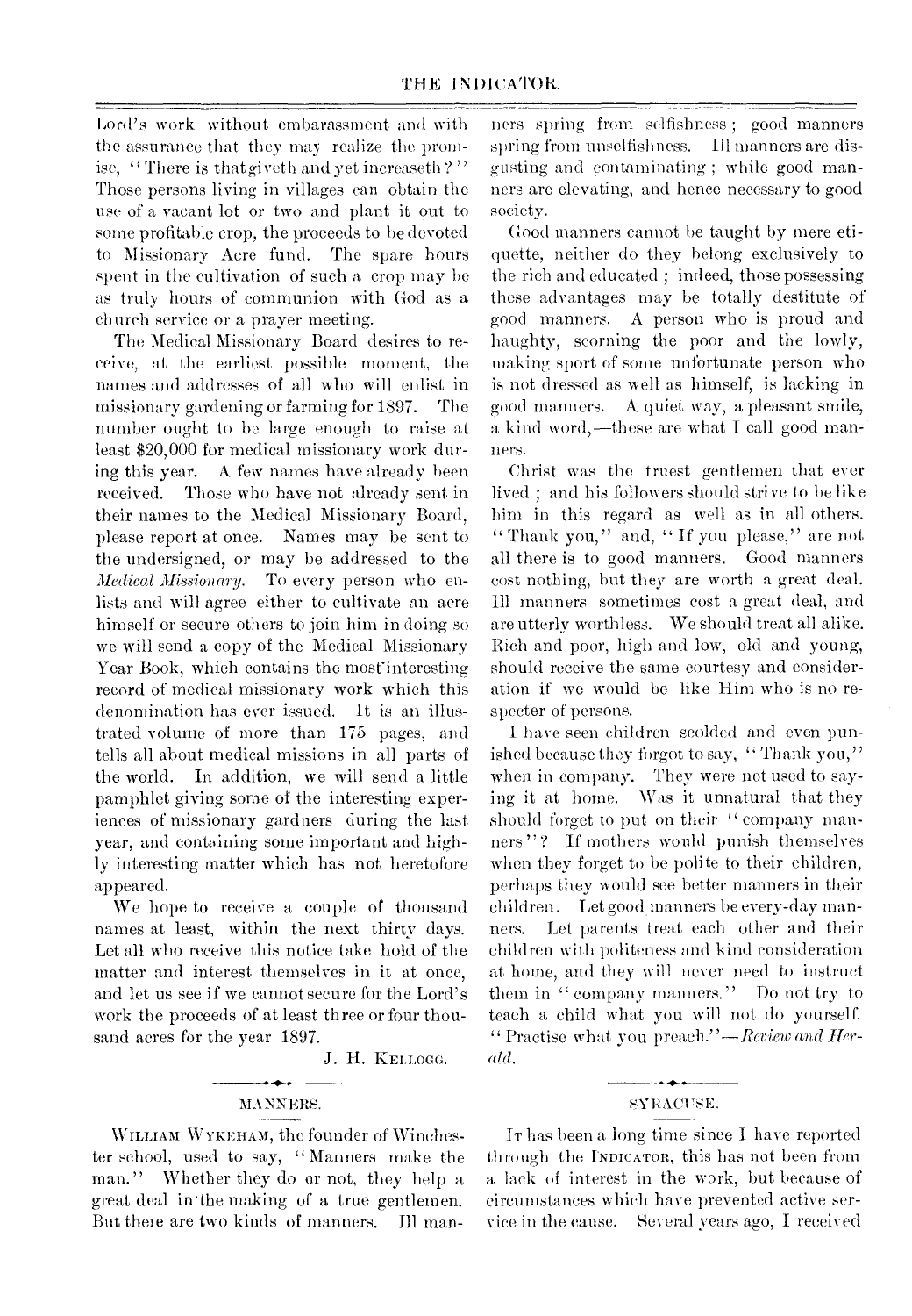| The Canvassing Work.<br>Report for the Week Ending Apr. 2. |                                  |              |    |   |    |                         |         |      |      |  |
|------------------------------------------------------------|----------------------------------|--------------|----|---|----|-------------------------|---------|------|------|--|
| Township.                                                  | County.                          | Agent.       |    |   |    | Hrs. Days. Ords. Value. | Miscel. | Del. | Val. |  |
| Jefferson,<br>Miscellaneous sales,                         | Great Controversy.<br>Schoharie, | A. R. Hyatt, | 38 | 5 | 12 | 29.75<br>.75            | .75     |      |      |  |
|                                                            | Totals.                          | 1 Canvasser, | 38 | 5 | 12 | \$30.50                 | \$.75   |      |      |  |

an accident in falling from a building which marked the beginning of a decline in health. Since that time I have been unable to stand erect, owing to a curvature of the spine caused by my fall although until a few weeks ago I was not aware of the real difficulty. This has effected my nervous system, which with other troubles has unfitted me-for the work I so much love.

My stay at home this winter has given me an opportunity to avail myself of the skill of one of our Sanitarium trained nurses, Brother I. G. Dimmick who is now located here. Under his treatment my general health is much improved and the curvature of the spine has almost or entirely disappeared.

Our meetings in the city have been profitable seasons, and a spirit of harmony and brotherly love has come in which causes us to rejoice. Some things which have brought sadness and had a depressing infleuence have disappeared and courage and hope and trust in the Lord is taking its place. The Sabbath-school and meetings are well attended. The missionary society is using a club of one hundred *Signs* and a club of *Sentinels* while the newly organized Christian Help Band has not been idle. Through its instrumentality quite a number of families have been relieved of suffering, having their wants supplied in the way of clothing, food, and treatment in cases of sickness. Brother Dimmick has done a large amount of work of this kind among people who are unable to pay for it. In our meeting Sabbath the good spirit of the Lord was manifested, and we all felt the Lord very near as we celebrated the ordinances ofthe Lord's house seeking to, "Behold the Lamb of God." We believe there are better days in store for this church, and that the good work which has been begun will go on until this city shall be lightened by the glory of the message.

H. L. BRISTOL.

TO THE BRETHREN AND SISTERS IN CENTRAL NEW YORK.

I HAVE for some time been kept out of the field on account of poor health, but of late have been receiving treatment which has been of great benefit and promises to be permanent in its results. For this I feel to praise the Lord, and to consecrate myself anew to him and his work.

There is a little time now before the opening of the tent season in which I would be glad to labor where I can if possible do the most good, and thinking that some of the brethren, not too far from Syracuse, might be glad to have some labor done in their locality, and might be able to obtain the use of a school-house or some other place for meetings, without great expense, we have decided to take this way of bringing the matter to your attention. If such an opening is found you will please notify me at once, and I can be in readiness to come, and remain as long as the interest may seem to demand. Address me at 204 Madison Street, Syracuse, N. Y. H. L. BRISTOL.

#### COURAGE.

THE first thing we should get, according to the Scriptures, is faith. This comes by hearing, or reading, the Word of God. But we need the Spirit of God to help us in reading or hearing the Scripture. Without this Spirit we might read the Bible through fifty times, and not understand it. After we get some faith, we are to add to it virtue ; that is, courage. We are to cultivate courage. There arc a great many people in this world now without courage. Some commit suicide, some have not courage to live, nor courage to die. Thousands of men who appear to have lots of courage are continually forcing themselves to go on and